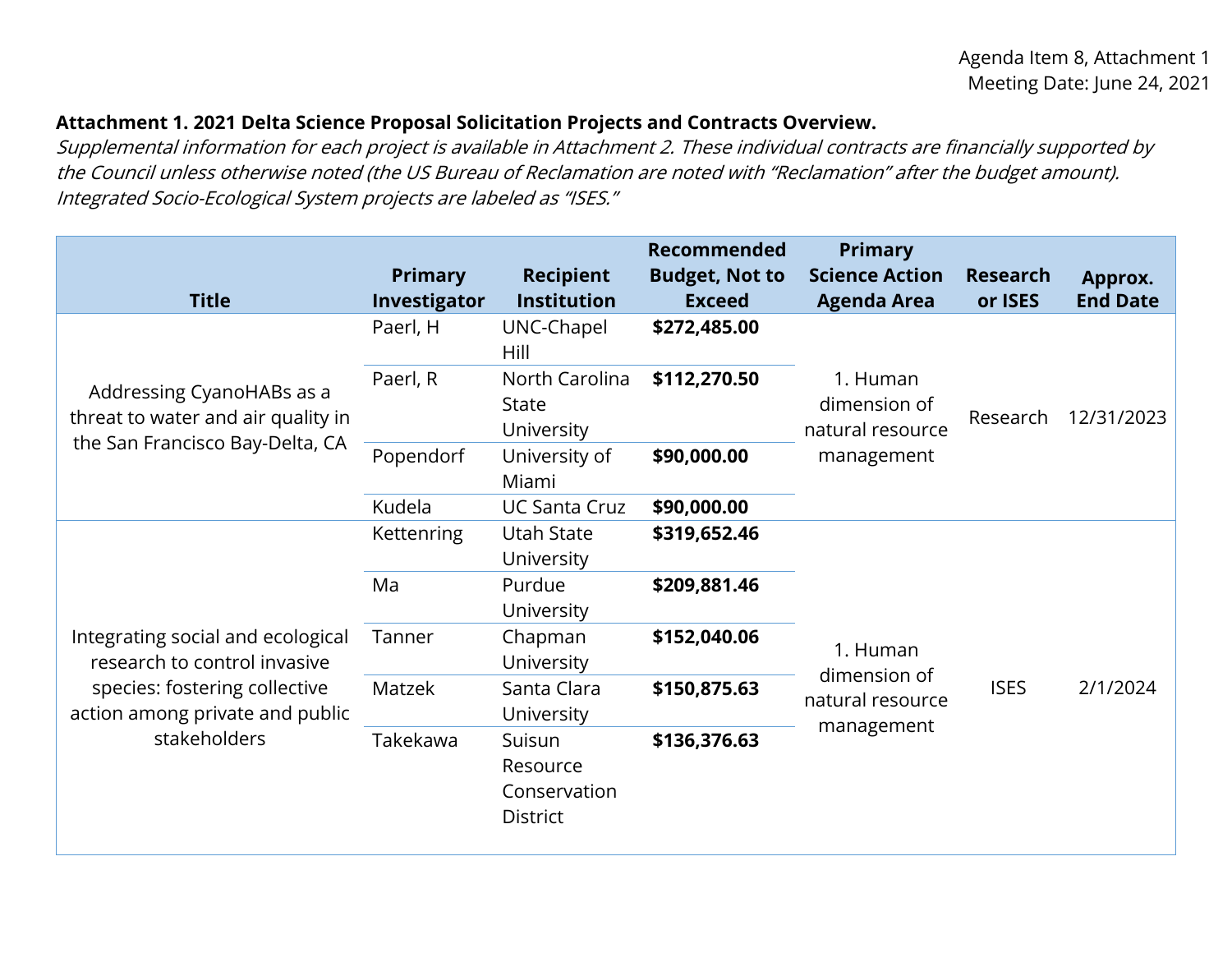| <b>Title</b>                                                                                                                                                   | Primary<br>Investigator | <b>Recipient</b><br><b>Institution</b>  | <b>Recommended</b><br><b>Budget, Not to</b><br><b>Exceed</b> | <b>Primary</b><br><b>Science Action</b><br><b>Agenda Area</b>                      | <b>Research</b><br>or ISES | Approx.<br><b>End Date</b> |
|----------------------------------------------------------------------------------------------------------------------------------------------------------------|-------------------------|-----------------------------------------|--------------------------------------------------------------|------------------------------------------------------------------------------------|----------------------------|----------------------------|
| How Delta food webs have<br>changed: integrating detrital<br>material into the Delta food web<br>puzzle                                                        | Bergamaschi<br>Hernes   | <b>USGS CWSC</b><br><b>UC Davis</b>     | <b>State Water</b><br><b>Contractors</b><br>\$240,902.00     | 4. Interactions<br>between<br>stressors,<br>managed<br>species, and<br>communities | Research                   | 1/31/2024                  |
| The effects of climate change on<br>the life history of spring-run<br>Chinook Salmon through time                                                              | Willmes<br>Eerkins      | <b>UC Santa Cruz</b><br><b>UC Davis</b> | \$528,438.00<br>\$169,882.00<br>Reclamation                  | 4. Interactions<br>between<br>stressors,<br>managed<br>species, and<br>communities | Research                   | 6/30/2023                  |
| Understanding within- and<br>between-basin migration in<br>White Sturgeon: A synthesis of<br>more than 10 years of acoustic<br>tagging data                    | Johnston                | <b>Cramer Fish</b><br><b>Sciences</b>   | \$88,325.63<br>Reclamation                                   | 4. Interactions<br>between<br>stressors,<br>managed<br>species, and<br>communities | Research                   | 7/31/2022                  |
| Regulation of controls of cold<br>water through the Temperature<br>Control Device of the Shasta<br>Dam as a means of supporting<br>downstream fish populations | Forrest                 | <b>UC Davis</b>                         | \$498,528.00<br>Reclamation                                  | 5. Monitoring,<br>data<br>management<br>and modeling                               | Research                   | 8/31/2023                  |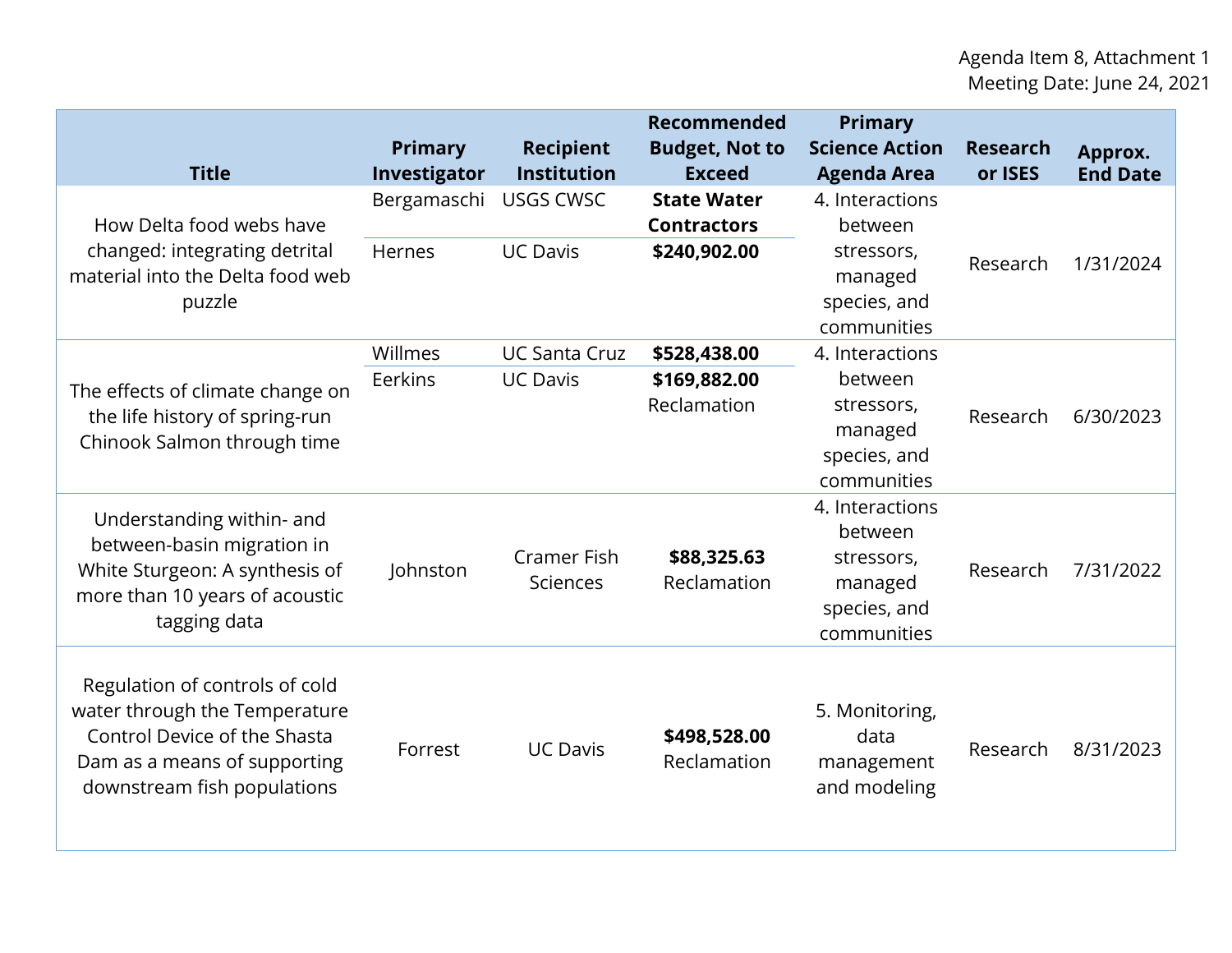| <b>Title</b>                                                                                                                                                   | <b>Primary</b><br>Investigator | <b>Recipient</b><br><b>Institution</b>                                      | <b>Recommended</b><br><b>Budget, Not to</b><br><b>Exceed</b> | <b>Primary</b><br><b>Science Action</b><br><b>Agenda Area</b> | <b>Research</b><br>or ISES | Approx.<br><b>End Date</b> |
|----------------------------------------------------------------------------------------------------------------------------------------------------------------|--------------------------------|-----------------------------------------------------------------------------|--------------------------------------------------------------|---------------------------------------------------------------|----------------------------|----------------------------|
| Assessing sea-level rise and<br>flooding changes in the<br>Sacramento/San Joaquin Delta<br>using historical water-level<br>records                             | Talke                          | California<br>Polytechnic<br><b>State</b><br>University, San<br>Luis Obispo | \$529,812.00                                                 | 2. Science<br>synthesis                                       | Research                   | 12/31/2023                 |
| Estimating juvenile production<br>and run timing of spring Chinook<br>salmon leaving the Delta                                                                 | Perry<br>Meek<br>Piper         | USGS-WFRC<br>Michigan State<br>University<br>Fish Metric,                   | \$221,966.00<br>\$152,267.00<br>Reclamation<br>\$76,800.00   | 2. Science<br>synthesis                                       | Research                   | 2/1/2024                   |
|                                                                                                                                                                |                                | Inc.                                                                        | Reclamation                                                  |                                                               |                            |                            |
| Comparing the impact of<br>predation on the outmigration<br>mortality of all Central Valley<br>salmon ecotypes relative to other<br>habitat related covariates | Henderson                      | Humboldt<br><b>State</b><br>University                                      | \$259,429.00<br>Reclamation                                  | 2. Science<br>synthesis                                       | Research                   | 12/31/2023                 |
| Reorienting to Recovery:<br>Developing an inclusive,                                                                                                           | Silberblatt                    | Kearns and<br>West                                                          | \$450,282.00<br>Reclamation                                  | 2. Science<br>synthesis                                       | <b>ISES</b>                | 2/30/2024                  |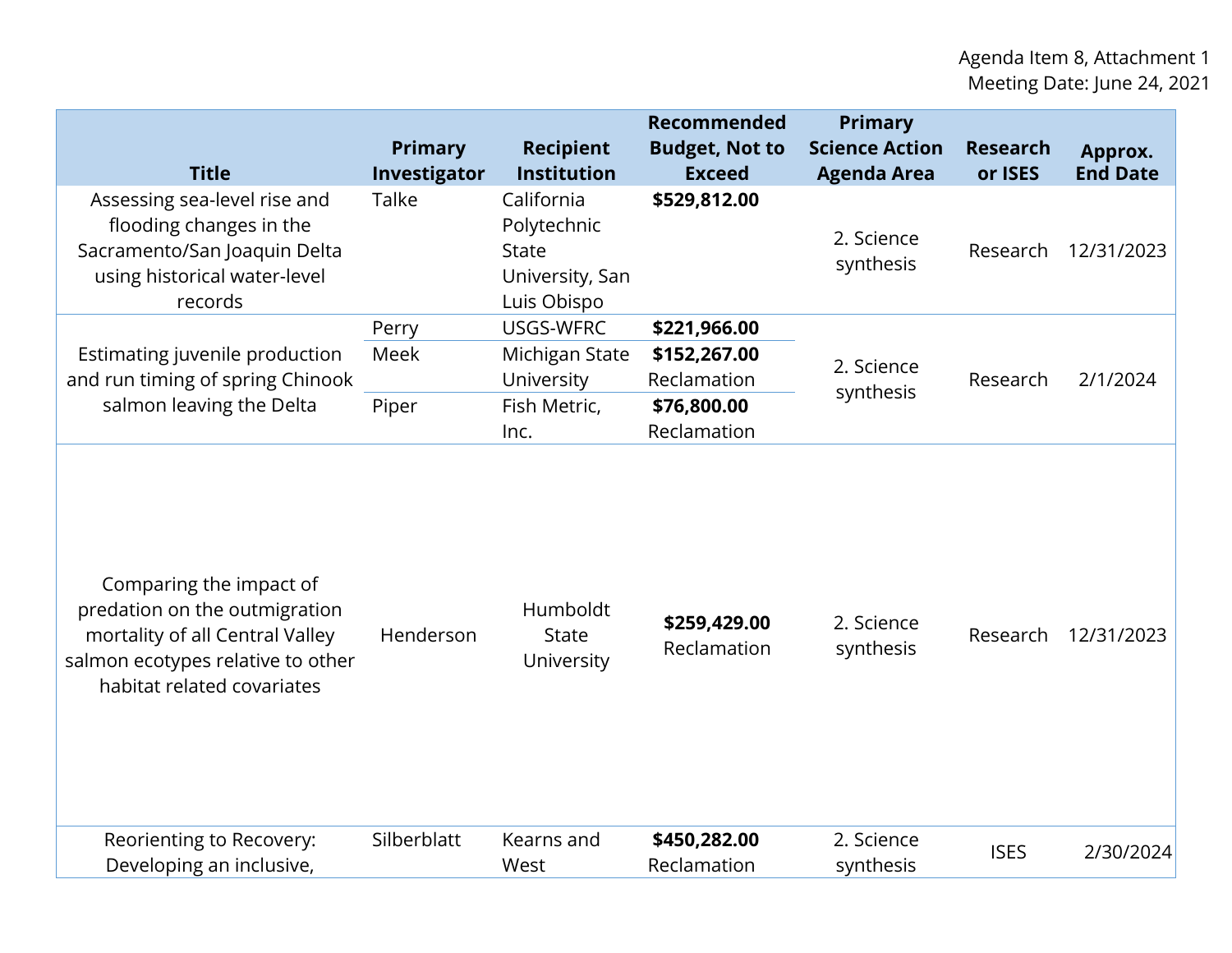| <b>Title</b>                                                                                                                                                                                                                          | <b>Primary</b><br>Investigator | <b>Recipient</b><br><b>Institution</b> | Recommended<br><b>Budget, Not to</b><br><b>Exceed</b> | <b>Primary</b><br><b>Science Action</b><br><b>Agenda Area</b> | <b>Research</b><br>or ISES | Approx.<br><b>End Date</b> |
|---------------------------------------------------------------------------------------------------------------------------------------------------------------------------------------------------------------------------------------|--------------------------------|----------------------------------------|-------------------------------------------------------|---------------------------------------------------------------|----------------------------|----------------------------|
| landscape scale process for<br>Central Valley Salmonids,<br>prioritizing actions and<br>investments to achieve recovery<br>and minimize community and                                                                                 | <b>Tompkins</b>                | FlowWest                               | \$312,478.00<br>Reclamation                           |                                                               |                            |                            |
|                                                                                                                                                                                                                                       | Harstone                       | Compass<br>Resource<br>Management      | \$176,694.00<br>Reclamation                           |                                                               |                            |                            |
| economic impact                                                                                                                                                                                                                       | <b>Bobker</b>                  | The Bay<br>Institute                   | \$166,641.00<br>Reclamation                           |                                                               |                            |                            |
|                                                                                                                                                                                                                                       | Danner                         | NMFS-SWFSC                             | \$138,431.37                                          |                                                               |                            |                            |
|                                                                                                                                                                                                                                       | Henery                         | Trout<br>Unlimited                     | \$131,981.00<br>Reclamation                           |                                                               |                            |                            |
|                                                                                                                                                                                                                                       | Hendrix                        | QEDA<br>Consulting                     | \$110,737.00<br>Reclamation                           |                                                               |                            |                            |
| Towards Quantifying the Effects<br>of Climate Change and Sea Level<br>Rise on Carbon Accretion by<br><b>Tidal and Non-Tidal Wetlands</b><br>Exposed to a Range of Salinity<br>along the San Francisco Bay<br><b>Estuary and Delta</b> | Baldocchi                      | <b>UC Berkeley</b>                     | \$695,821.00                                          | 3. Support and<br>evaluate habitat<br>restoration             | Research                   | 2/1/2024                   |
| Non-Invasive Environmental DNA<br>Monitoring to Support Tidal<br><b>Wetland Restoration</b>                                                                                                                                           | Nagarajan                      | <b>UC Davis</b>                        | \$496,322.00<br>Reclamation,<br>partial               | 3. Support and<br>evaluate habitat<br>restoration             | Research                   | 2/1/2024                   |
| From Microbes to Zooplankton,<br>What Defines a Beneficial<br>Wetland?                                                                                                                                                                | Jungbluth<br><b>Hassrick</b>   | <b>SFSU</b><br><b>ICF</b>              | \$579,386.00<br>\$118,479.00<br>Reclamation           | 3. Support and<br>evaluate habitat<br>restoration             | Research                   | 2/1/2024                   |